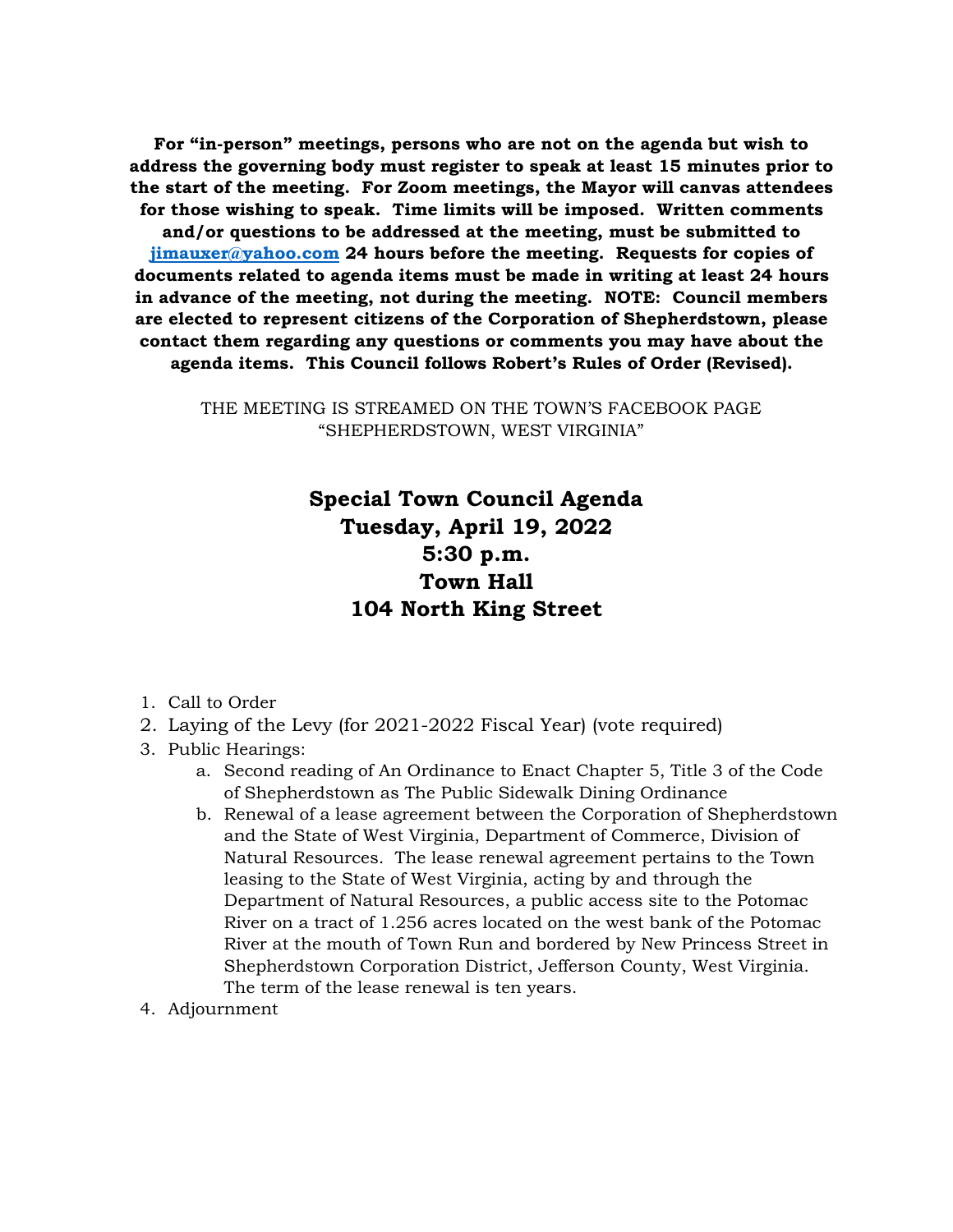# MUNICIPALITY OF SHEPHERDSTOWN, WEST VIRGINIA LEVY PAGE REGULAR CURRENT EXPENSE LEVY 2022 - 2023

|                                                                           |    | Column E                               |                   |                  |
|---------------------------------------------------------------------------|----|----------------------------------------|-------------------|------------------|
|                                                                           |    | <b>Certificate of Valuation</b>        | Levy              | Taxes            |
| <b>Current Year</b>                                                       |    | <b>Assessed Value for Tax Purposes</b> | <b>Rate/\$100</b> | Levied           |
| Class I                                                                   |    |                                        |                   |                  |
| Personal Property                                                         | \$ | 0                                      | 9.26<br>\$        | $\boldsymbol{0}$ |
| <b>Public Utility</b>                                                     |    | $\overline{0}$                         |                   | $\mathbf{0}$     |
| <b>Total Class I</b>                                                      |    | $\mathbf 0$                            |                   | $\overline{0}$   |
| Class II                                                                  |    |                                        |                   |                  |
| Real Estate                                                               | \$ | 49,512,310                             | 18.52<br>\$       | 91,697           |
| Personal Property                                                         |    | 5,300                                  |                   | 10 <sup>°</sup>  |
| <b>Total Class II</b>                                                     |    | 49,517,610                             |                   | 91,707           |
| Class IV                                                                  |    |                                        |                   |                  |
| <b>Real Estate</b>                                                        | \$ | 32,599,920                             | 37.04<br>\$       | 120,750          |
| Personal Property                                                         |    | 6,636,330                              |                   | 24,581           |
| <b>Public Utility</b>                                                     |    | 2,758,185                              |                   | 10,216           |
| <b>Total Class IV</b>                                                     |    | 41,994,435                             |                   | 155,547          |
| <b>Total Value &amp; Projected Revenue</b>                                | \$ | 91,512,045                             |                   | 247,254          |
| Less Delinquencies, Exonerations & Uncollectable Taxes                    |    |                                        | $7.50\%$          | 18,544           |
| Less Tax Discounts (use Total Proj. Rev. Less Delinquencies to calculate) |    |                                        | $2.00\%$          | 4,574            |
| Less Allowance for Tax Increment Financing if Applicable - see worksheet  |    |                                        |                   |                  |
| (Subtracted from regular current expense taxes levied only)               |    |                                        |                   | 0                |
| <b>Total Projected Property Tax Collection</b>                            |    |                                        |                   | 224,136          |
| Less Assessor Valuation Fund                                              |    |                                        | $1.85\%$          | 4,147            |
| (Subtracted from regular current expense taxes levied only)               |    |                                        |                   |                  |
| Net Amount to be Raised by Levy of Property Taxes                         |    |                                        |                   |                  |
| For Budget Purposes (Amount carries to #301-01 on GF REV tab)             |    |                                        | -\$<br>.          | 219,989          |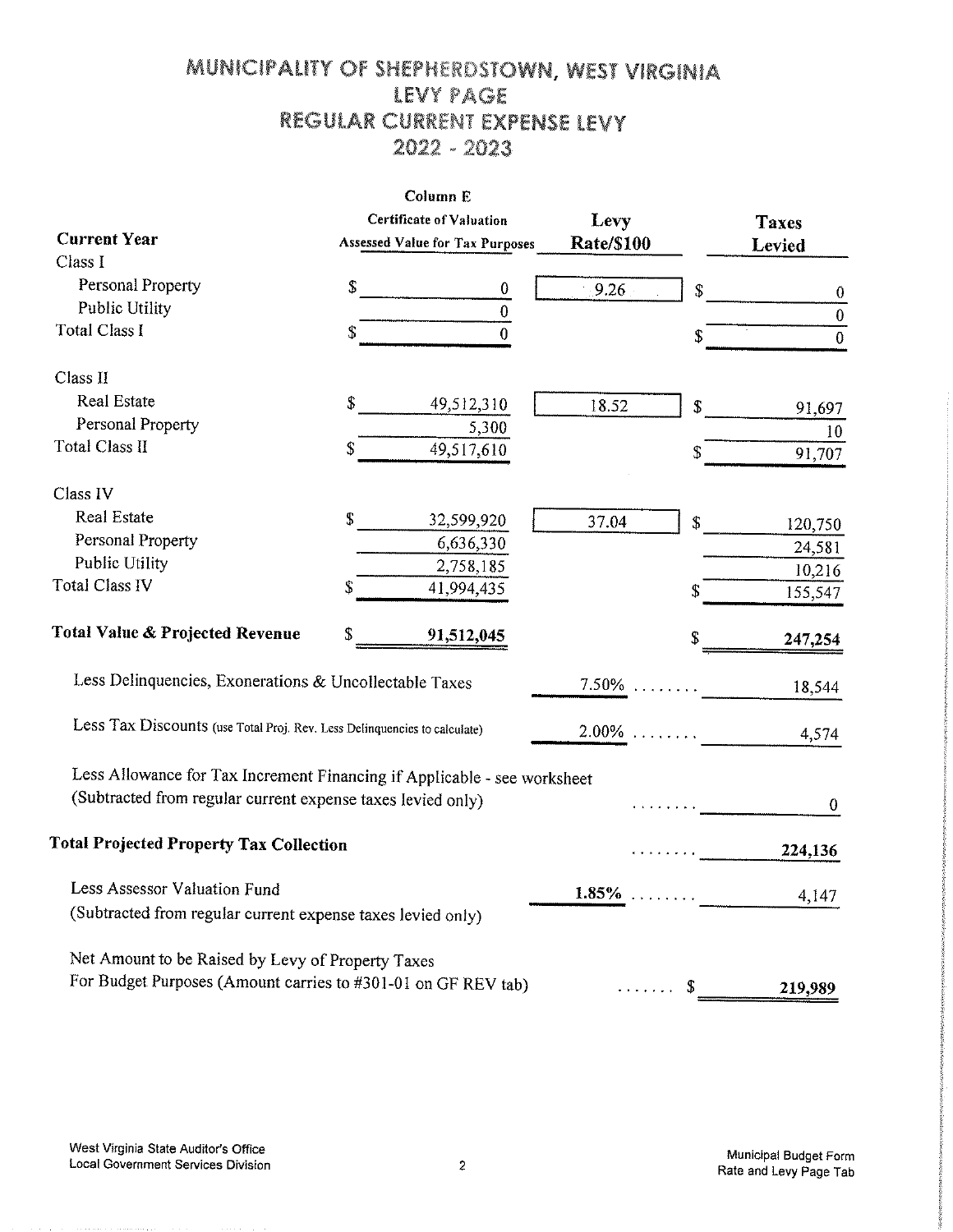## AN ORDINANCE TO ENACT CHAPTER 5, TITLE 3 OF THE CODE OF SHEPHERDSTOWN AS THE PUBLIC SIDEWALK DINING ORDINANCE

#### THE SHEPHERDSTOWN TOWN COUNCIL ORDAINS:

Title 3 of the Code of Shepherdstown is hereby amended by adding Chapter 5, entitled the "Public Sidewalk Dining Ordinance" to establish the requirements for dining within a legally demarcated area of a public sidewalk. Accordingly, Chapter 5, Title 3 of the Code of Shepherdstown shall read as follows:

#### TITLE 3

#### Chapter 5 – Public Sidewalk Dining Ordinance

#### Section 3-501 – Definitions:

As used in this Chapter, the following terms have the following meanings:

- (a) "Operator" shall mean a person, organization, proprietorship, corporation or other similar entity lawfully operating a business located in the *R/C (Residential Commercial) or C (Commercial) Zoning Districts*, which possesses a valid State of West Virginia food vendor's permit, *a valid Town Business License* and has been issued a Public Sidewalk Dining permit by the Corporation of Shepherdstown's Planning and Zoning Department;
- (b) "Public Sidewalk Dining Area" shall mean a legally demarcated area of the public sidewalk designated by a site plan approved by the Corporation through the Planning and Zoning Department and located in the *R/C (Residential Commercial) or C (Commercial) Zoning Districts*, and which area is adjacent and contiguous to the Operator's building/permanent structure, where patrons may sit at tables while consuming food and beverages, which may include non- intoxicating beer, wine or liquor contingent on proper licensure by the West Virginia Alcohol Beverage Control Administration.

Section 3-502 - Findings; Purposes:

The Town Council hereby finds as follows:

(a) The purpose of these regulations is to facilitate outdoor dining with or without alcohol service within the Corporation of Shepherdstown's *R/C (Residential*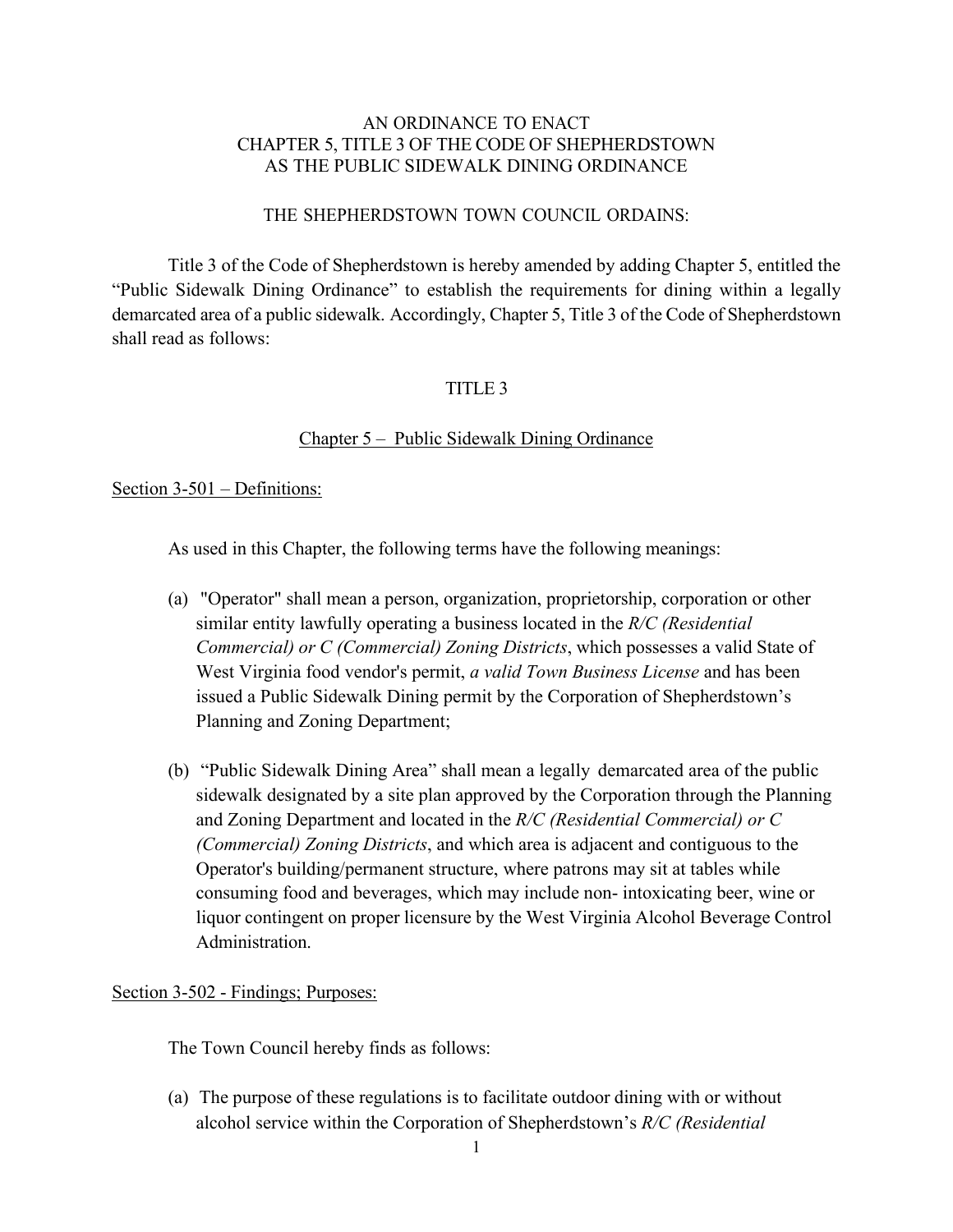*Commercial) or C (Commercial) Zoning Districts* (as defined in Chapter 6 of the Planning & Zoning Ordinance) in order to create an active streetscape while promoting pedestrian and retail friendly traffic to enhance the economic and social vitality of the Corporation of Shepherdstown (also referred to herein as "Corporation" and "Town") by providing safe opportunities for outdoor dining as a use of the public right-of-way.

Section 3-503 – Powers, Rules, and Regulations:

- (a) The Corporation of Shepherdstown's Planning and Zoning Administrator is hereby authorized to promulgate reasonable rules and regulations regarding the administration of the requirements of this article, to review all Public Sidewalk Dining Area permit applications on such forms and subject to such procedures as the Planning and Zoning Department may establish to either grant or deny such permits under this article;
- (b) Copies of such rules and regulations, as amended from time to time, shall be maintained by the Planning and Zoning Department, and shall be available to interested parties at all reasonable times, including via the Town's website.

## Section 3-504 – General Provisions:

(a) An Operator who serves non-intoxicating beer, wine, and/or liquor must comply with all guidelines, rules and regulations as related to Public Sidewalk Dining Areas promulgated by the West Virginia Alcohol Beverage Control Administration.

(b) The Public Sidewalk Dining Area shall be located adjacent to the property of a permitted Operator and shall be under the responsible direction and control of that Operator;

- (c) The Public Sidewalk Dining Area may be open to patrons during hours of operation, but not before 7am or after 11pm;
- (d) All furniture and associated enclosures located on the public sidewalk/right-of-way shall not be attached or affixed to any poles, sidewalks/right-of-way or any other public facilities and must be readily removable without damage to the surface of public sidewalk/right-of-way. Penetrations into or permanent fixtures placed upon the public sidewalk/right-of-way are strictly prohibited;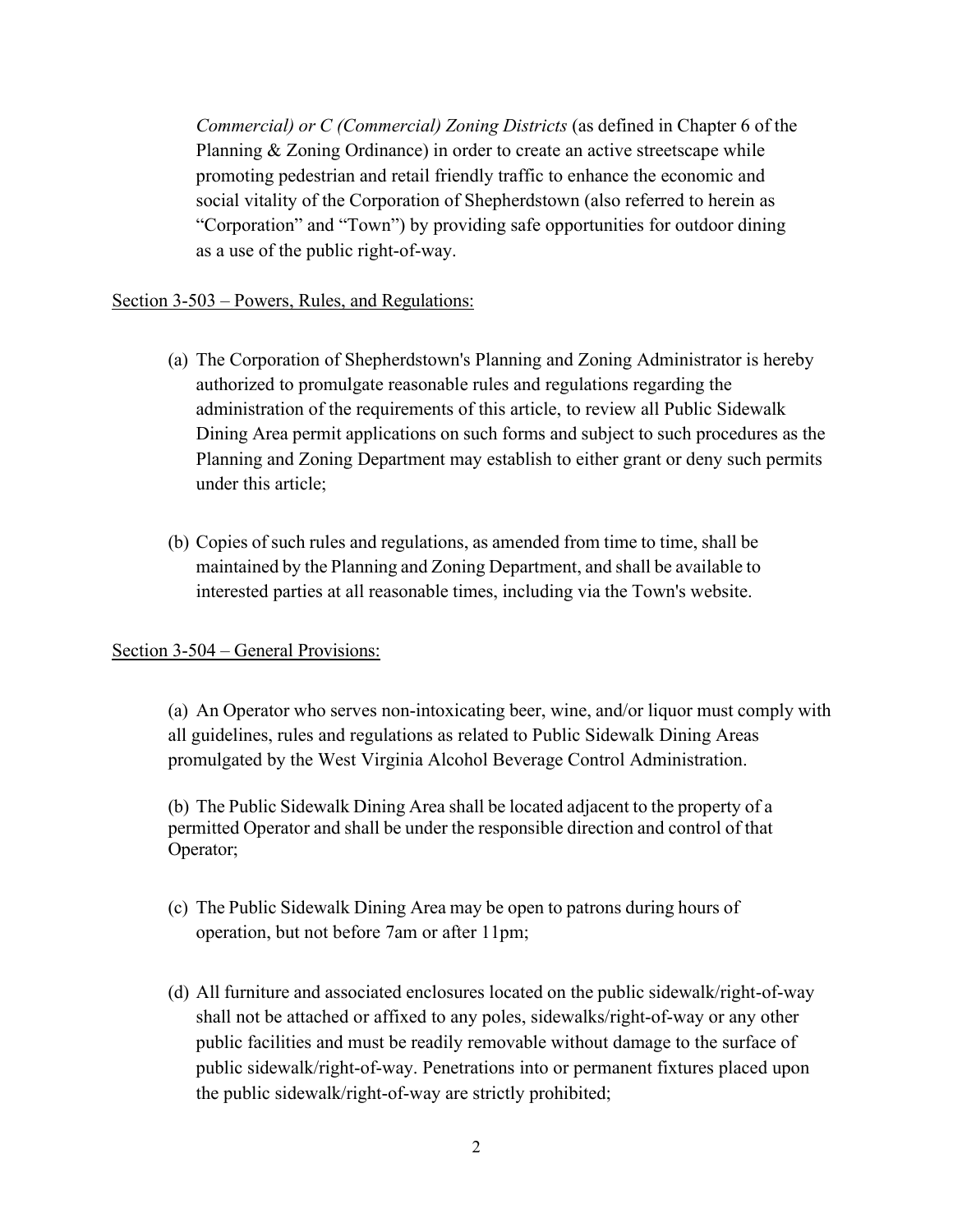- (e) As authorized by state law, including, but not limited to, W. Va. Code  $\S$  8-12-5(4), (20) and (44), all partitions or fencing required for the demarcation, designation, or enclosure of the outdoor dining area on Town right-of-way shall be provided, installed and maintained by the Operator and at the discretion of the Town;
- (f) The Town shall have the absolute authority to determine when furniture and associated enclosures must be removed from the public sidewalk/right-of-way;
- (g) No Public Sidewalk Dining Area shall interfere with pedestrian or vehicular traffic or with access to parked vehicles and shall not reduce the open portion of public right-of-way/sidewalk to less than thirty-six (36) inches. Forty-eight (48) inches of unobstructed corridor space must be maintained between the outer dimension of the Public Sidewalk Dining Area (barrier) and the face of the curb in legal parking spaces. In order to achieve a continuous pedestrian walkway, the pedestrian passageway shall be a straight line, parallel to the building face or curb line, for the entire length of the Public Sidewalk Dining Area;
- (h) A Public Sidewalk Dining Area permit shall not be issued for an area that would obstruct access within ten (10) feet of a fire hydrant, Fire Department standpipe connection, and fire escape, loading zone, bus stops or traffic signal stanchions;
- (i) Operation and maintenance of the Public Sidewalk Dining Area must comply in accordance with Section 3-102 Drinking in public places; illegal possession. It shall be unlawful for any person to: (a) Appear in a public place in an intoxicated condition. (b) Drink alcoholic liquor in a public place unless within the perimeters of a permitted outdoor dining area*.* (c) Drink alcoholic liquor in a motor vehicle on any street or in a public place;
- (j) In order to serve alcohol in a Public Sidewalk Dining Area, the legally demarcated area must be included in the floor plan for the licensed premises as approved by the West Virginia Alcohol Beverage Control Administration. Non-intoxicating beer, wine, and liquor shall be served and consumed only within the legally demarcated portion of the public sidewalk designated and permitted by the Town as a Public Sidewalk Dining Area. Patrons are not permitted to carry nonintoxicating beer, wine or liquor in or out of the Public Sidewalk Dining Area;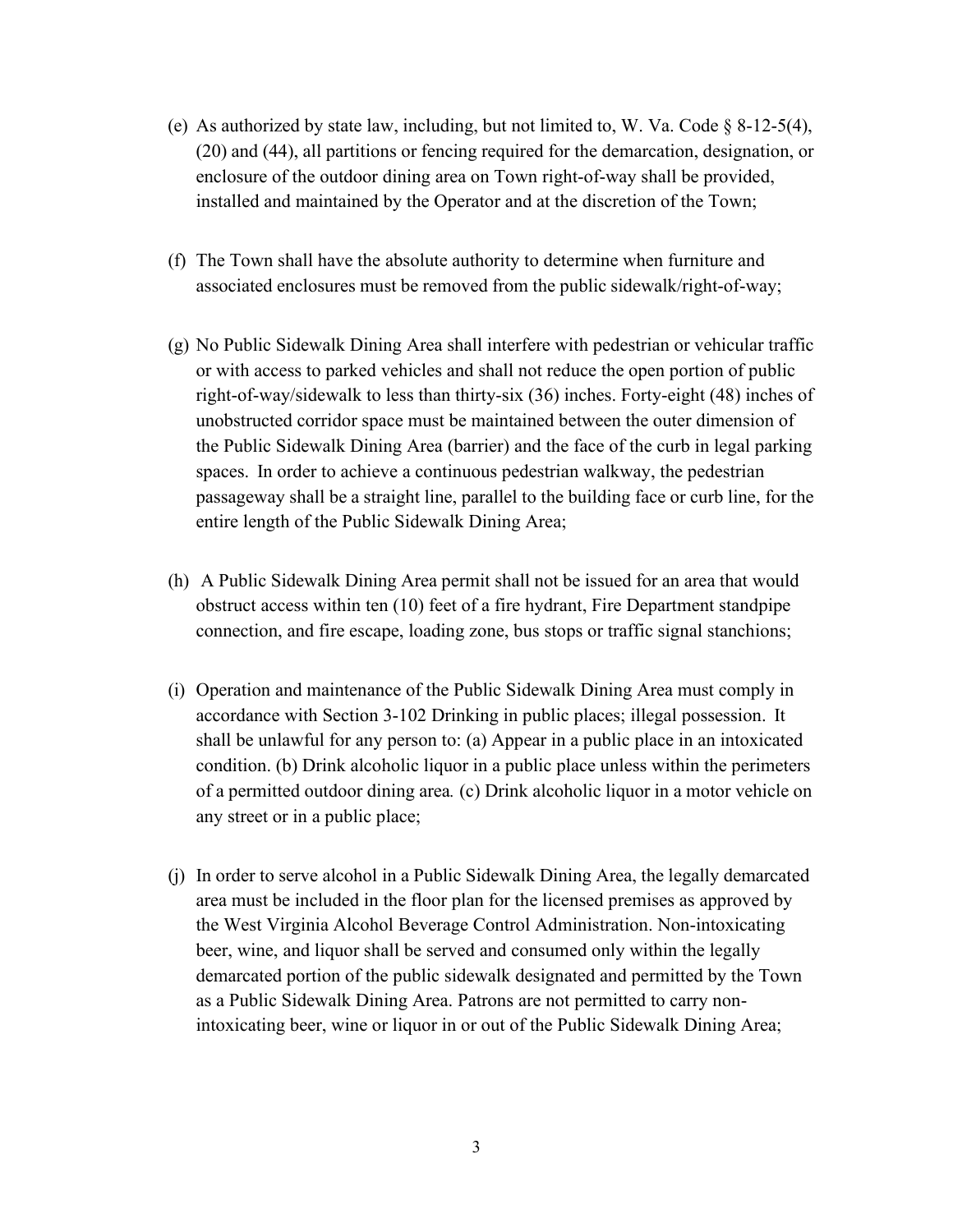The Planning and Zoning Administrator is authorized to issue a Public Sidewalk Dining Permit, subject to the following conditions:

- (a) A Public Sidewalk Dining Area Permit shall be required prior to placing tables, chairs, or any other equipment on any public sidewalk. Permits issued hereunder shall be valid for one year from issue date, unless revoked prior to expiration. An application for a Public Sidewalk Dining Area Permit shall be accompanied by a \$95.00 administrative fee. An approved permit is valid for that one year only. Operators must reapply for each year and pay the administrative fee;
- (b) A completed Public Sidewalk Dining Area Permit application shall include: a site plan, drawn to scale showing the layout for the Public Sidewalk Dining Area which accurately depicts the existing sidewalk conditions, including sidewalk width from building face to curb; location and dimensions of tree wells; locations of lamp posts, traffic and parking signs, signal poles, trash receptacles, benches, bicycle racks, and other sidewalk features or obstructions; as well as design, location, size and space of the dining area, chairs, tables, enclosures, aisles between tables; routes of ingress and egress; clearances between the seating area and the curb, a picture and/or description of the demarcation materials to be used, as well as any outdoor furniture and any such additional requirements of the Planning and Zoning Department with respect to type, style, or specifications of the Public Sidewalk Dining Area, including those requirements that may be subject to approval of the West Virginia Alcohol Beverage Control Administration. The design and placement of tables and chairs, as well as other equipment, shall comply with applicable requirements of the Americans with Disabilities Act. Public Sidewalk Dining Areas shall not be allowed within ten (10) feet of a fire hydrant, Fire Department standpipe connection, fire escape, loading zone, bus stops or traffic signal stanchions. No permits will be issued for off-site seating (i.e. seating in front of another business);
- (c) The Planning and Zoning Administrator may approve, approve with conditions, or deny an application. The permit shall be posted at the Operator's premises, visible to customers and the public. No material change to the approved plan shall be made without prior written approval by the Planning and Zoning Department;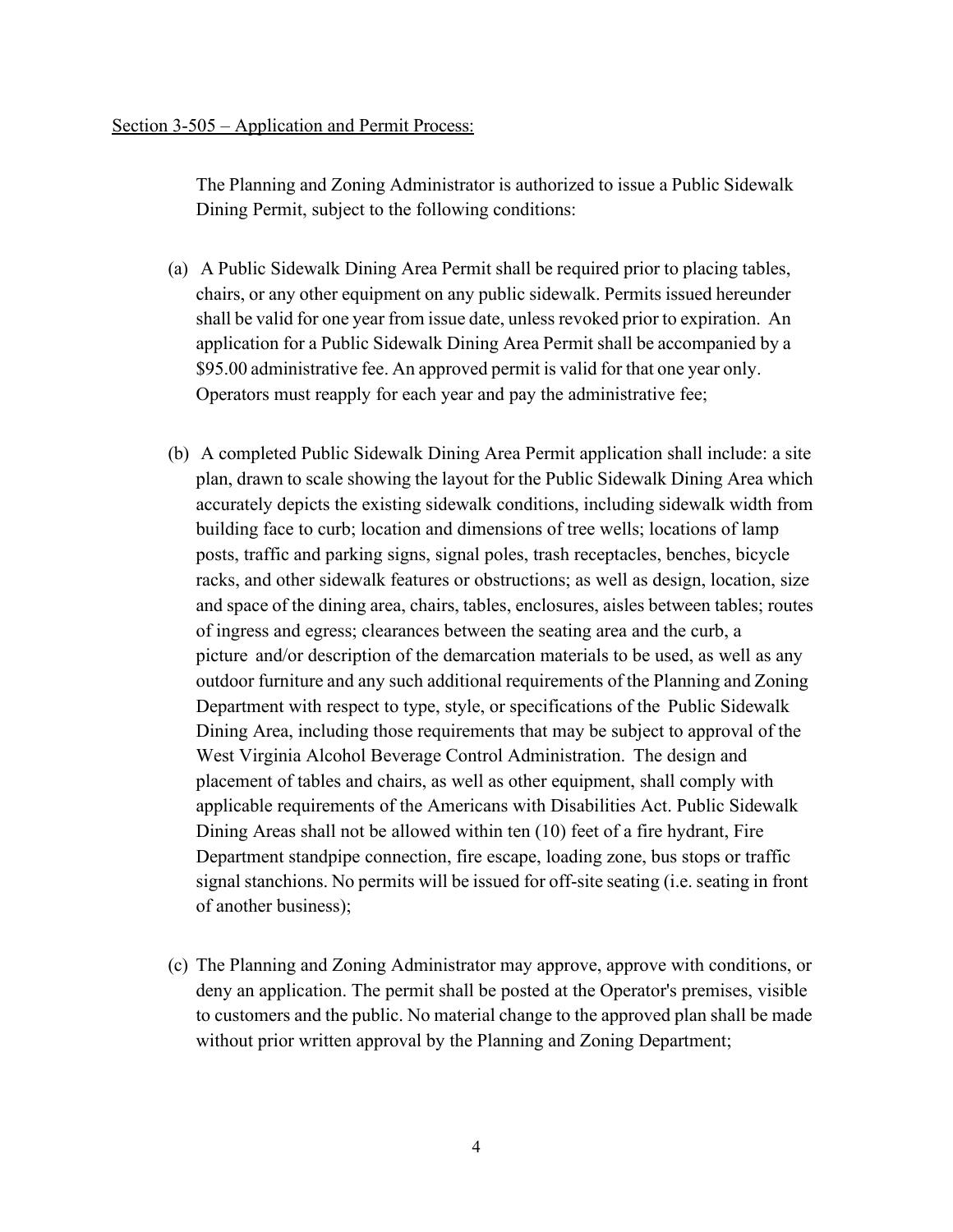#### Section 3-506 – Additional Requirements:

- (a) Prior to the issuance of a permit, if the applicant is serving non-intoxicating beer, wine or liquor, the applicant must agree, in writing, that it shall hold harmless, indemnify, and defend the West Virginia Division of Highways, the WV Alcohol Beverage Control Administration, the Corporation of Shepherdstown and its officers, agents, and employees, from and against all liability, injuries, deaths, losses, claims, suits, damages, judgments, costs and expenses, consequential or otherwise, including attorneys' fees and expenses, of any or all types arising out of, or related in any way to, the permitted Public Sidewalk Dining Area;
- (b) The applicant of a Public Sidewalk Dining Area permit shall provide at its sole cost and expense and shall maintain in effect during the entire period of the permit, insurance in the following manner:
	- (1) Worker's Compensation insurance in at least the required statutory limits;
	- (2) The applicant shall maintain comprehensive general liability insurance, including owner's protective liability insurance and contractual liability insurance covering claims for personal injury and property damage with limits of at least one million dollars (\$1,000,000) coverage per each occurrence, and one million dollars (\$1,000.000) for any single injury; and shall name as additional insured the Corporation of Shepherdstown, its agents, officers, elected officials and employees;
	- (3) A copy of the certificates of insurance for the required policies for each type of insurance shall be furnished to the Corporation of Shepherdstown prior to the issuance of a Public Sidewalk Dining Area permit. The required insurance policies shall each provide that they shall not be changed or canceled during the life of the Outdoor Dining Public Sidewalk Dining Area permit until thirty days after written notice of such change has been delivered to the Town. Operators shall submit proof of General Liability Insurance when filing their renewal fee with the Corporation of Shepherdstown on an annual basis.

## Section 3-507 – Denial or Revocation of Permit:

A Public Sidewalk Dining Area permit is a privilege granted to the Operator that may be revoked by the Town upon finding that the Operator has violated the Town's rules and regulations concerning outdoor sidewalk dining areas, any federal, state or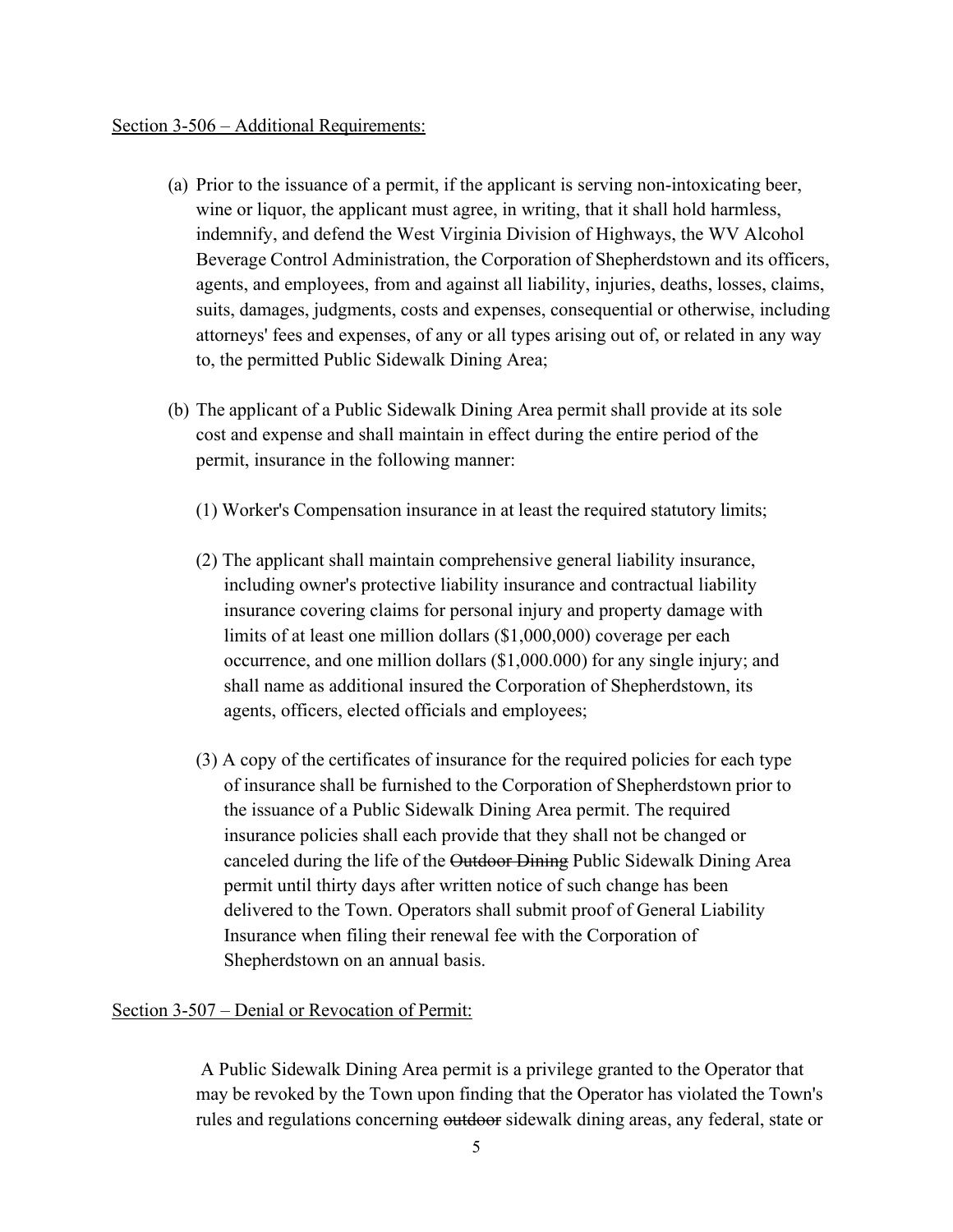Town law applicable to the Public Sidewalk Dining Area or the operation thereof, including but not limited to, compliance with all code provisions and regulations of the West Virginia Alcohol Beverage Control Administration, that the continued operation of the Public Sidewalk Dining Area poses a threat to the health, safety or welfare of the public, or that the Public Sidewalk Dining Area constitutes a public nuisance. The Town also shall have broad discretion to grant or revoke permits issued pursuant to this article in the interests of promoting pedestrian and retail friendly vitality, and improve the overall public health, safety and welfare. The Town additionally shall also have the right and power to prohibit the operation of a Public Sidewalk Dining Area at any time, because of the anticipated or actual problems and conflicts in the use of the sidewalk area. Such problems and conflicts may arise from, but are not limited to, scheduled festivals and similar events or parades or marches, or repairs to the street or sidewalk, or from demonstrations or emergencies occurring in the area. The Planning and Zoning Administrator may suspend or revoke the Public Sidewalk Dining Area permit after providing at least three days' prior written notice, except in an emergency, to the Operator. Public Sidewalk Dining Areas must be visually appealing;

## Section 3-508 – Penalty:

(a) Any person, firm or corporation violating any provision of this article, shall be fined up to one-hundred dollars (\$100.00) per day. A separate offense shall be deemed committed on each day during or on which a violation occurs or continues.

## Section 3-509 – Nondiscrimination Right to Limit or Deny Admission or Service:

(a) No person shall be denied access or service to a Public Sidewalk Dining Area on the basis of race, religion, national origin, sex, sexual orientation, age or disability; notwithstanding the right of the Operator to limit access and admission to a Public Sidewalk Dining Area to only bona fide paying customers of that Operator's establishment who are behaving in a lawful manner.

## Section 3-510 – Compliance with Federal, State, and Local Laws and Regulations:

(a) The operation of a Public Sidewalk Dining Area pursuant to a permit granted under this article shall comply with the Americans with Disabilities Act and all provisions of applicable state and local laws. The operations of a Public Sidewalk Dining Area shall also be conducted in accordance with the code provisions and regulations of the West Virginia Alcoholic Beverage Control Administration;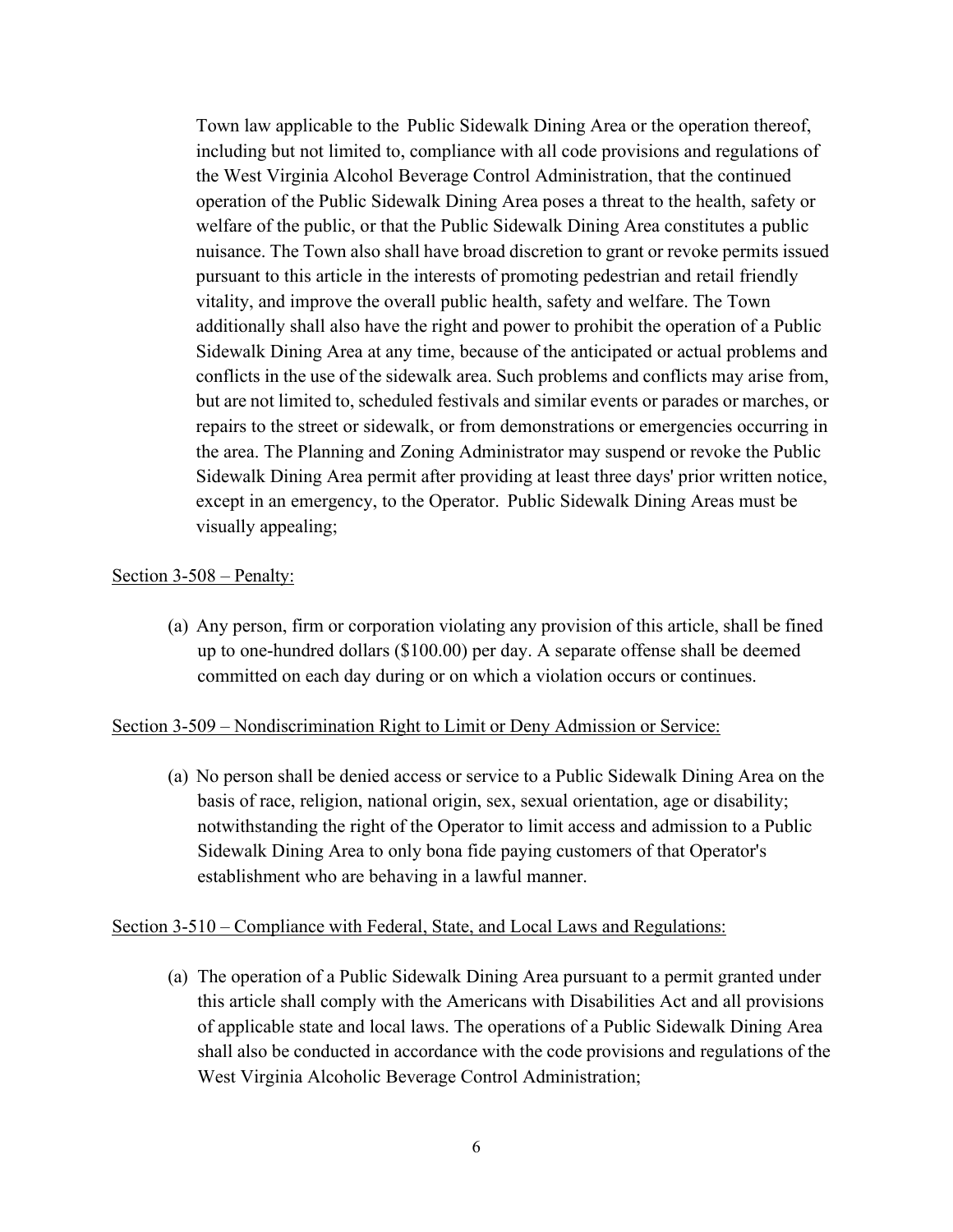(b) Nothing in this article shall be intended to alter or abridge the prohibition of service of alcoholic beverages or possession thereof on public property in the Corporation, as set forth in Sections 3-102 and 7-112 of the Code of the Corporation of Shepherdstown, except that any permitted Public Sidewalk Dining Area Operator and patrons of permitted Operator's Public Sidewalk Dining Area shall be deemed to be exempt from said prohibition as set forth herein.

Section 3-511 – Effective Date:

(a) Except as otherwise set forth herein, this Chapter shall become effective immediately on the date of the enactment; however, Operators are encouraged to adhere to the provisions herein as soon as practicable.

Section 3-512 – Evaluation of Provisions:

(a) The Shepherdstown Town Council or its assigns shall evaluate the effectiveness and enforcement of this Chapter within six (6) month from the effective date, and may thereafter amend the Provisions herein as necessary and adopt any further rules and regulations regarding outdoor dining areas as deemed necessary.

Section 3-513 – Severability:

(a) If any part of provision of this Chapter or the application thereof to any person or circumstances is held invalid, the remainder of the Chapter, including the application of such part or provision to other persons or circumstances, shall not be affected thereby and shall continue in full force and effect. To this end, provisions of this Chapter are severable.

First Reading: April 12, 2022

Second Reading:

Adopted:

Mayor Recorder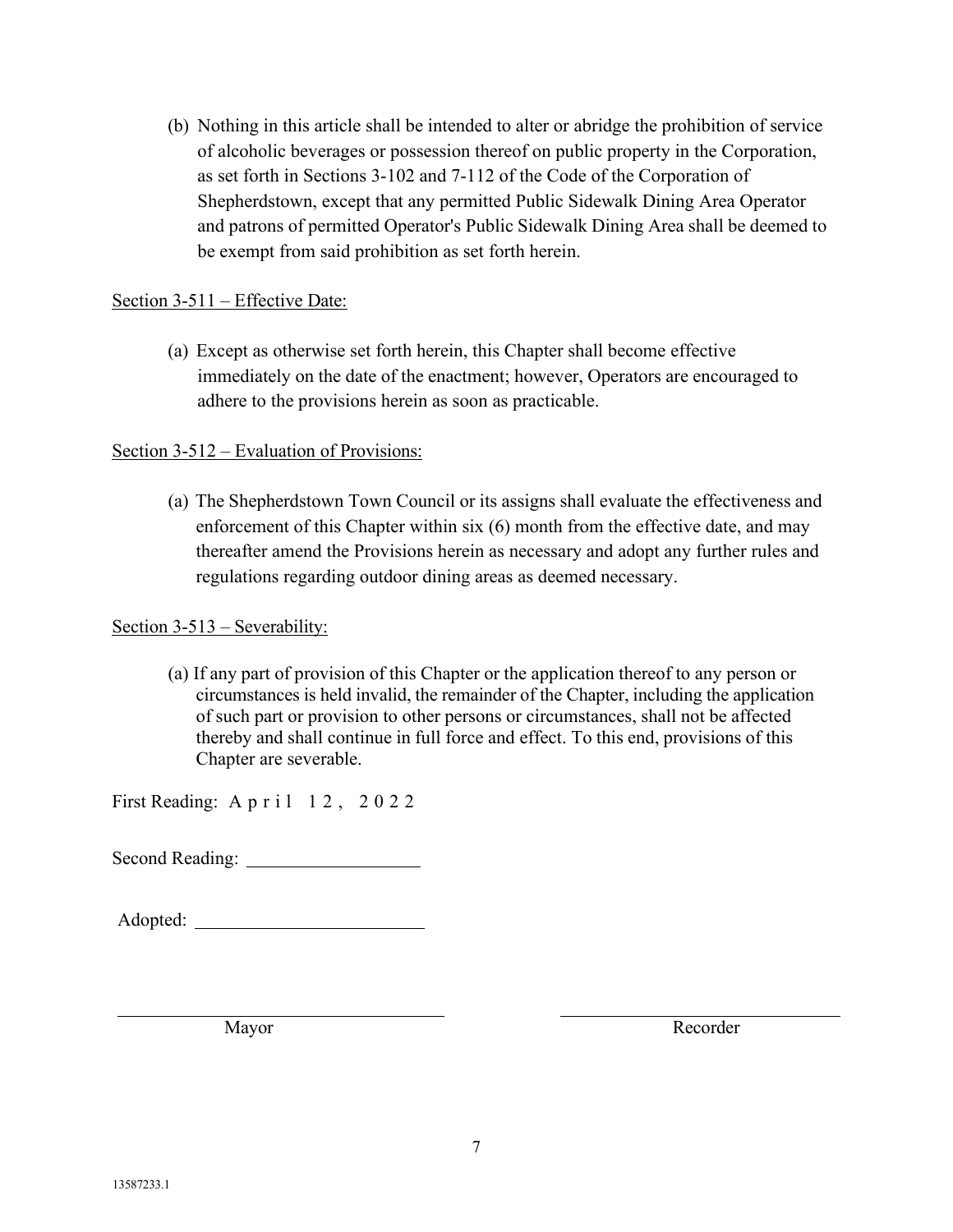#### PUBLIC HEARING NOTICE

A public hearing will be held on Tuesday, April 19, 2022, at 5:30 p.m. at Town Hall (104 North King Street, Shepherdstown, WV.) for the purpose of considering the renewal of a lease agreement between the Corporation of Shepherdstown and the State of West Virginia, Department of Commerce, Division of Natural Resources. The lease renewal agreement pertains to the Town leasing to the State of West Virginia, acting by and through the Department of Natural Resources, a public access site to the Potomac River on a tract of 1.256 acres located on the west bank of the Potomac River at the mouth of Town Run and bordered by New Princess Street in Shepherdstown Corporation District, Jefferson County, West Virginia. The term of the lease renewal is ten years. The draft lease renewal agreement can be viewed at Town Hall, 104 North King Street, Shepherdstown, WV or on our website [www.shepherdstown.us](http://www.shepherdstown.us/) on the homepage.

Amy L. Boyd, Town Clerk

For the Corporation of Shepherdstown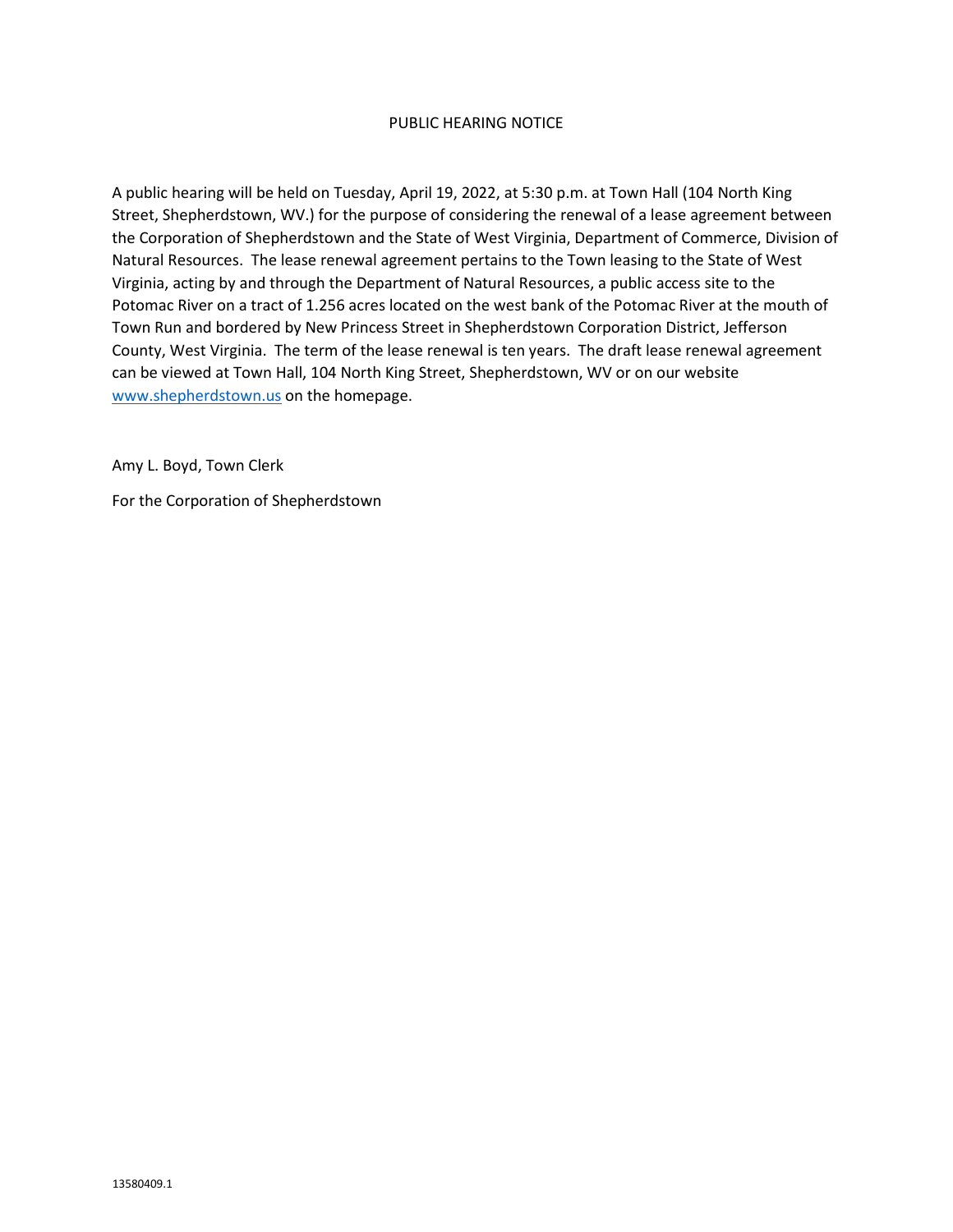**Lease No.:** LE-22-II/19-<br>-R **Property:** Shepherdstown PAS **County:** Jefferson County **Term:** 10 years **Fee:** \$0

#### **LEASE RENEWAL AGREEMENT**

THIS LEASE RENEWAL AGREEMENT dated the day of 2022, by and between the **TOWN OF SHEPHERDSTOWN** (hereinafter referred to as Town), Lessor, and **THE STATE OF WEST VIRGINIA, DEPARTMENT OF COMMERCE, DIVISION OF NATURAL RESOURCES** (hereinafter referred to as Division), Lessee.

#### **WITNESSETH:**

*WHEREAS*, By License Agreement dated December 8, 1981, of record in the Office of the Clerk of the County Commission of Jefferson County in Deed Book 494 page 713, the Town of Shepherdstown allowed the State of West Virginia, acting by and through the Department of Natural Resources, to develop, operate, maintain, and remove a sportsman access site on a tract of 1.256 acres located on the west bank of the Potomac River at the mouth of Town Run in Shepherdstown Corporation District, Jefferson County, West Virginia, as shown on the Map attached thereto, for a term of ten (10) years; and

*WHEREAS*, Pursuant to West Virginia Code, the State of West Virginia, Department of Natural Resources, was re-designated the State of West Virginia, Public Land Corporation, Department of Commerce, Labor and Environmental Resources, Division of Natural Resources; and

*WHEREAS*, By Lease Agreement dated April 14, 1992, The Town of Shepherdstown leased unto The State of West Virginia, Public Land Corporation, Department of Commerce, Labor and Environmental Resources, Division of Natural Resources, for the use and benefit of the Wildlife Resources Section, a tract of 1.256 acres located adjacent to the Potomac River on the West Virginia side in Shepherdstown Corporation District, Jefferson County, West Virginia, as shown on the Map attached thereto, to construct, operate and maintain a sportsman access site thereon for a term of twenty (20) years; and

*WHEREAS,* By Letter Agreement dated March 8, 2012, The Town of Shepherdstown agreed to renew the aforesaid Lease Agreement with the West Virginia Division of Natural Resources for an additional ten (10) year period commencing April 14, 2012; and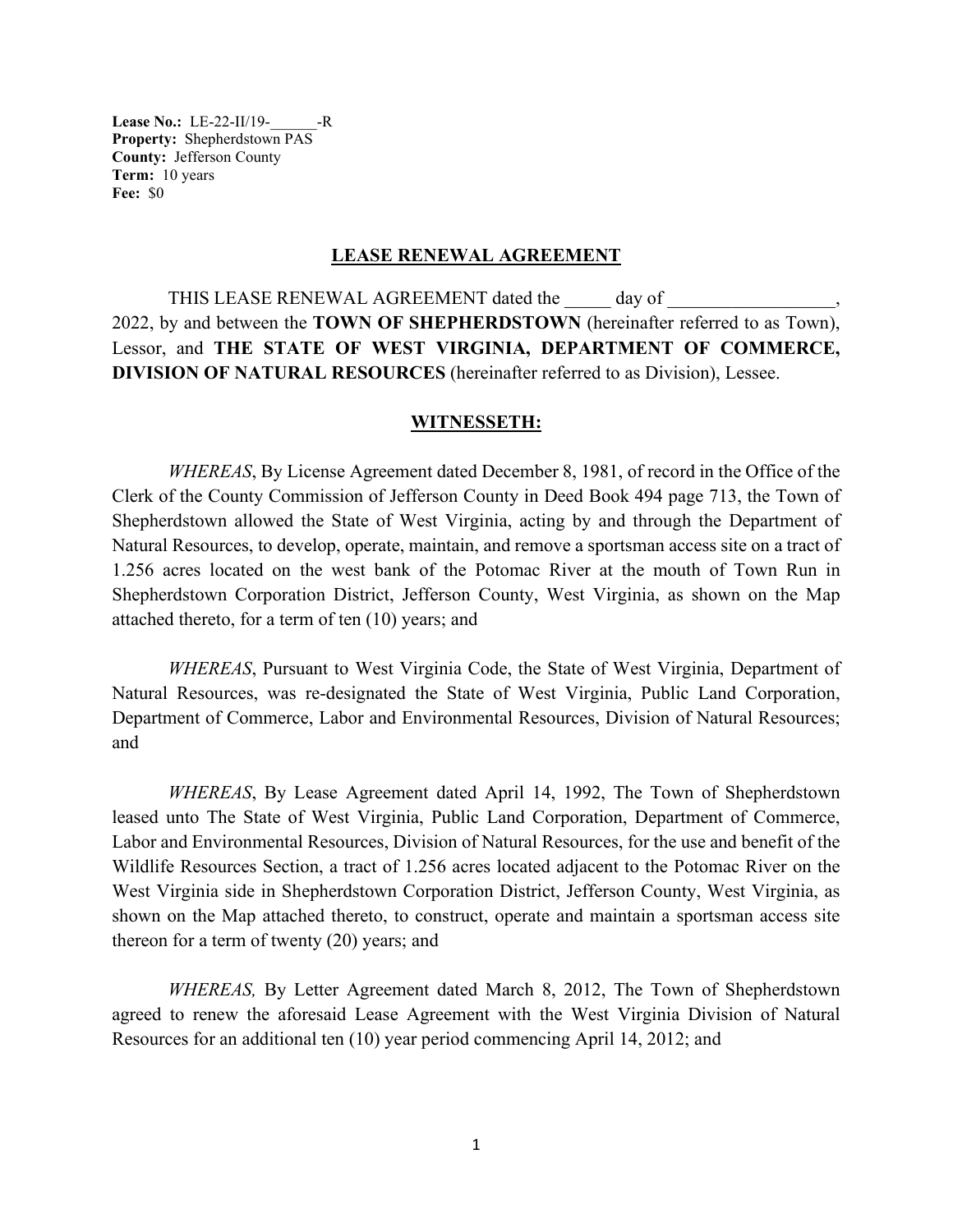*WHEREAS*, Pursuant to West Virginia code, The State of West Virginia, Public Land Corporation, Department of Commerce, Labor and Environmental Resources, Division of Natural Resources, was re-designated the State of West Virginia, Department of Commerce, Division of Natural Resources; and

*WHEREAS*, Division is desirous of continuing to lease from Town the aforesaid tract of 1.256 acres situate on the Potomac River for a public access site to the Potomac River; and

*WHEREAS*, Town is desirous of continuing to lease to Division the said tract of 1.256 acres situate on the Potomac River for a public access site to the Potomac River.

NOW, THEREFORE, and in consideration of the sum of One Dollar (\$1.00), cash in hand paid, Lessor does hereby lease and let unto Lessee, for the operation, maintenance and removal of a public access site to the Potomac River, that certain tract or parcel of land ("Leased Premises") situate on the west bank of the Potomac River in Shepherdstown Corporation District, Jefferson County, West Virginia, and being more particularly bounded and described as follows:

**PROPERTY DESCRIPTION** – Beginning at a point in the easterly rightof-way line of New Princess Street and corner to Charles David Jones, which said point is located N 79° 57' 42" W 11.79 feet from an axle which is an original corner; thence with the line of Jones S 79° 57' 42" E 69.48 feet; thence N 53° 46' 54" E 22.50 feet; thence N 36° 13' 06" W 25 feet; thence N 53° 46' 54" E 52.50 feet to a point in the approximate low water mark of the Potomac River; thence downstream with the approximate low water mark of the Potomac River S 36° 13' 06" E 65.23 feet to a point in the approximate low water mark of the Potomac River; thence with said low water mark S 54° 26' 15" E 73.94 feet to a point corner to Atherton; thence with Atherton S 26° 32" 51" W 380.83 feet; thence N 76° 57' 09" W 76.30 feet to a point corner to property of Charles Atherton and the Town of Shepherdstown; thence with the line of Shepherdstown N 16° 41' 14" E 156.54 feet; thence N 72° 13' 41" W 9.85 feet; thence N 17° 46' 18" E 71.00 feet to a point corner to Jones; thence in part with the line of property owned by the Corporation of Shepherdstown N 72° 13' 41" W 68.0 feet to a point in the easterly right-of-way line of New Princess Street; thence with the easterly right-of-way line of New Princess Street N  $7^{\circ}$  47' 35" E 133.38 feet to the point of beginning, containing 1.256 acres, more or less, as shown on the Map attached hereto.

The tract of 1.256 acres being comprised of two tracts: (1) A tract of 0.414 acres conveyed to the Corporation of Shepherdstown from Charles David Jones and Katherine Jones, his wife, in the Deed dated May 6, 1972, of record in the said Clerk's Office in Deed Book 343 page 115; and (2) A tract of 0.842 acres conveyed to the Corporation of Shepherdstown from Upton S. Martin and Marian H. Martin, his wife, in the Deed dated May 9, 1972, of record in the said Clerk's Office in Deed Book 343 page 107. The Corporation of Shepherdstown is now known as the Town of Shepherdstown, the Lessor herein.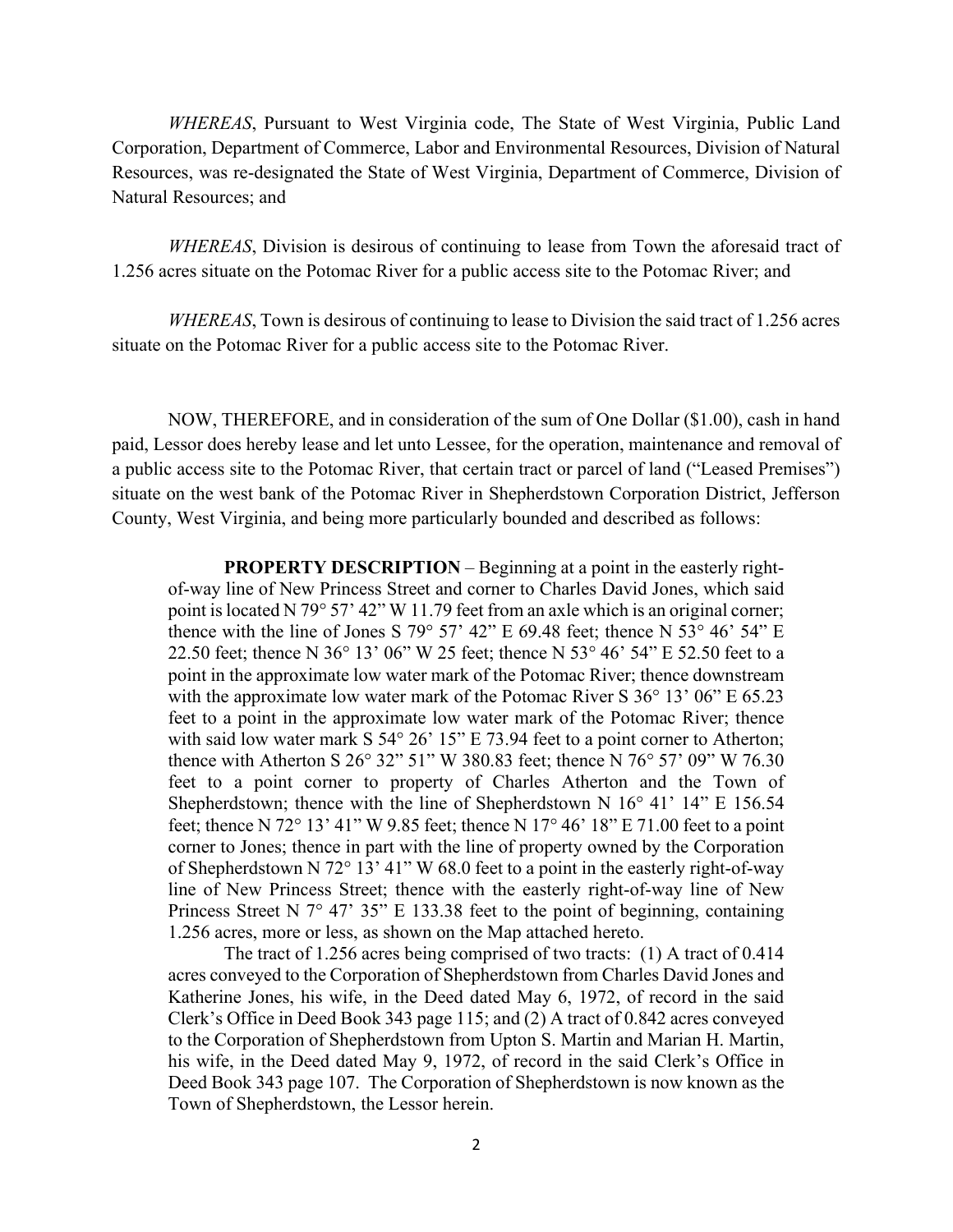The parties hereto covenant and agree as follows:

1. **TERM. –** This Agreement shall be for a period of **TEN (10) YEARS** from April 14, 2022. This Agreement may be renewed by the said parties agreeing to the same in writing for successive term(s) and the renewal shall be based upon the terms and conditions set by Lessee.

2. **TERMINATION.** – Either party may terminate this Agreement upon sixty (60) days written notice to the other party. Upon termination of this Agreement, Lessee shall comply with any written request of Lessor for removal of personal property from the Leased Premises.

3. **USE.** – Lessee is authorized to:

 (a) Operate and maintain a year-round public access site to the Potomac River for the use and benefit of the general public on the Leased Premises.

 (b) Operate and maintain a boat ramp and/or dock for launching and retriving boats and rivercraft on the Leased Premises.

(c) Operate and maintain a public parking lot on the Leased Premises.

(d) Establish and enforce rules and regulations for the Leased Premises.

 (e) Promote and regulate all activities on the Leased Premises consistent with this Agreement.

(f) Supervise stream and habitat improvement endeavors, including stocking of fish.

 (g) Cut and remove trees and shrubs, grade, landscape, alter, drain and beautify the Leased Premises.

 (h) Properly mark the Leased Premises with a site identification sign indicating that the Leased Premises are leased by Division.

 (i) Provide any other activities consistent with the size and location of the Leased Premises not herein prohibited.

 (j) Assign or sub-lease the Leased Premises only with the Town's prior authorization and consent.

#### 4. **PROHIBITED USE.** –

Lessee is not authorized to use the Leased Premises for camping at any time during the term of this Agreement.

### 5. **LESSOR RESPONSIBILITIES.** – Lessor shall:

(a) Be responsible for mowing the grass on the Leased Premises.

(b) Be responsible for the collection of trash on the Leased Premises.

6. No use of the Leased Premises under this Agreement shall be taken as creating or vesting in Lessee any ownership in the Leased Premises.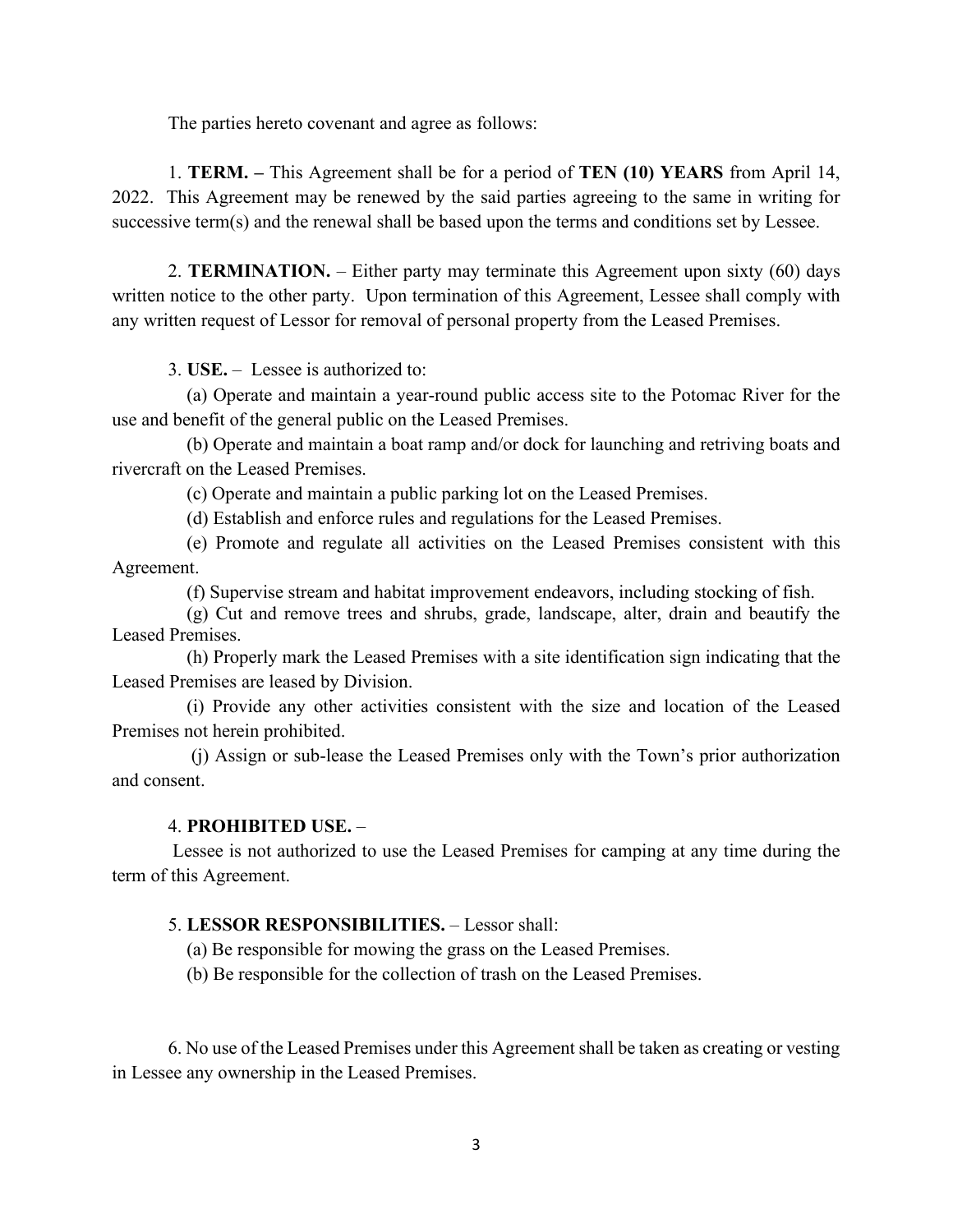7. Lessee shall, during the term of this Agreement, peaceably and quietly have, hold and enjoy the Leased Premises.

8. **LIMITED LIABILITY**. – Lessor's liability for injury or damage to persons or property utilizing the Leased Premises is limited by Chapter 19, Article 25, "Limiting Liability of Landowners", of the Code of West Virginia, 1931, as amended.

**WITNESS** the following signatures and seals:

## **STATE OF WEST VIRGINIA DEPARTMENT OF COMMERCE DIVISION OF NATURAL RESOURCES**

By:  $\blacksquare$ 

Director

STATE OF WEST VIRGINIA

COUNTY OF KANAWHA, To-wit:

I, a Notary Public in and for said County and State, do hereby certify that \_\_\_\_\_\_\_\_\_\_\_\_\_\_\_\_\_\_\_\_\_\_\_\_\_\_, Director, who signed the writing hereto annexed, for the **State of West Virginia, Department of Commerce, Division of Natural Resources**, has this day acknowledged the same before me in my said county to be the act and deed of said Division.

> Given under my hand this \_\_\_\_\_\_ day of \_\_\_\_\_\_\_\_\_\_\_\_\_\_\_\_\_\_\_\_\_\_\_\_\_, 2022. My commission expires \_\_\_\_\_\_\_\_\_\_\_\_\_\_\_\_\_\_\_\_\_\_\_\_\_\_\_\_\_\_\_\_\_\_\_\_\_\_\_\_\_.

 $[Seal]$ 

Notary Public **TOWN OF SHEPHERDSTOWN**

 $\mathbf{By:}$